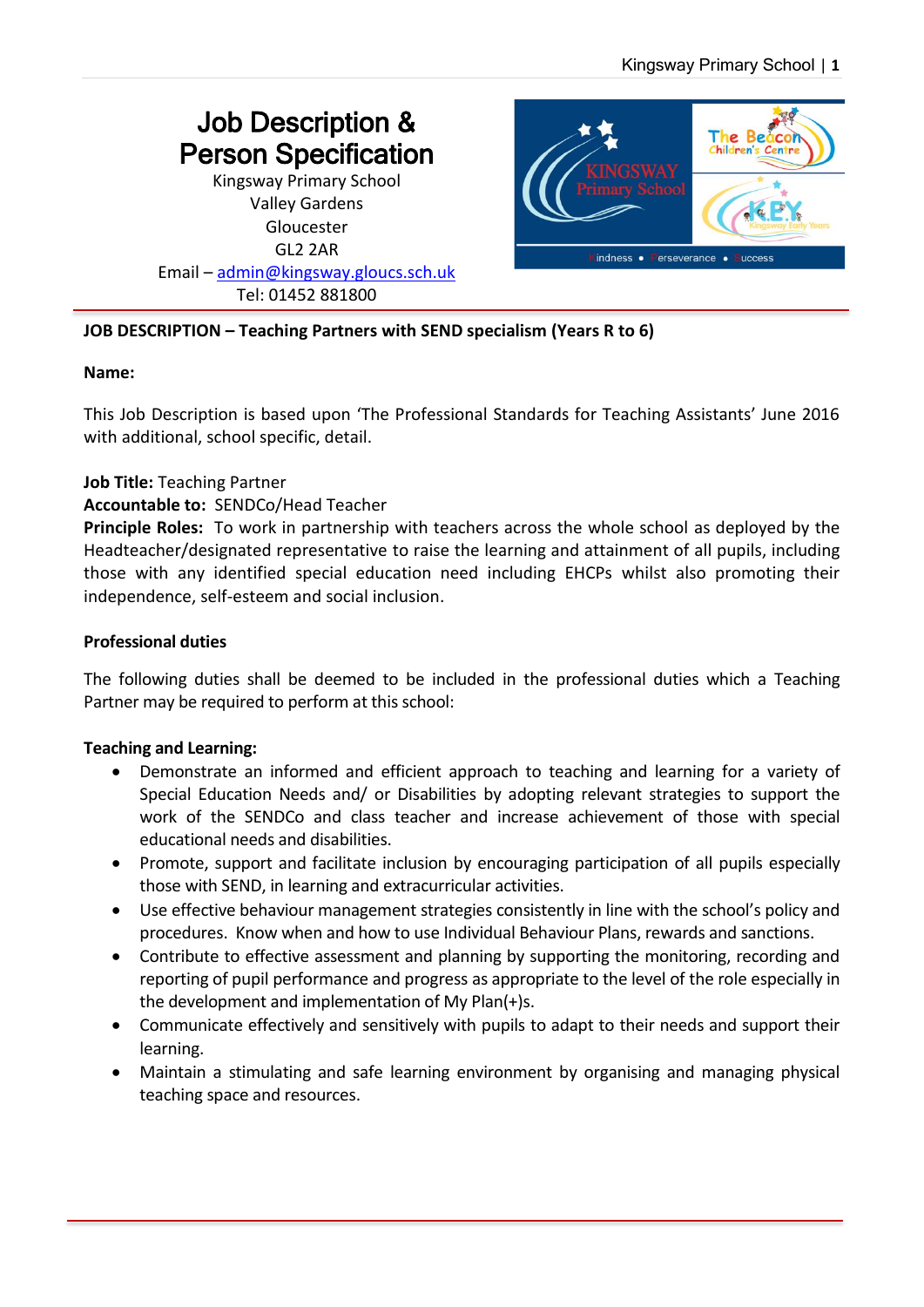#### **Knowledge and Understanding:**

- Share responsibility for ensuring that their own knowledge and understanding, especially of SEND and disadvantaged pupils' needs, is relevant and up to date by reflecting on their own practice, liaising with school leaders, and identifying relevant professional development to improve personal effectiveness.
- Take opportunities to acquire the appropriate skills, qualifications, and/or experience required for the teaching partner role, with support from the school.
- Demonstrate expertise and skills in understanding the needs of all pupils including curriculum design and development within the school
- Demonstrate expertise and skills in understanding the needs of pupils with high-prevalence SEND – for example: ASD, ODD, SEMH.
- Know how to contribute effectively to the adaptation and delivery of support to meet individual needs.
- Demonstrate a level of subject and curriculum knowledge relevant to their role and apply this effectively in supporting teachers and pupils.
- Understand their roles and responsibilities within the classroom and whole school context recognising that these may extend beyond a direct support role.

#### **Working with others**

- Recognise and respect the role and contribution of other professionals, parents and carers by liaising effectively and working in partnership with them.
- With the SENDCo/class teacher, keep other professionals accurately informed of performance and progress or concerns they may have about the pupils they work with.
- Understand their responsibility to share knowledge to inform planning and decision making.
- Understand their role in order to be able to work collaboratively with classroom teachers and other colleagues, including specialist advisory teachers.
- Communicate their knowledge and understanding of pupils to other school staff and education, health and social care professionals, so that informed decision making can take place on intervention and provision

#### **General duties**

- Assist with the supervision of pupils out of lesson times, including before and after school, break-times and at lunchtime
- Accompany teaching staff and pupils on visits, trips and out of school activities as required and take responsibility for a group under the supervision of the teacher
- In an emergency to accompany a child or children to hospital or designated surgery when requested by the Headteacher or designated representative
- Undertake any other reasonable duties assigned by the Line Manager or Headteacher

## **Working Time: hours will be dependent upon those required by child's needs as directed by the Headteacher and will be subject to frequent review according to funding.**

**Specified working hours:** Variable depending with a short term's notice but initially 27.5 between the hours of 8.30am and 3.30pm.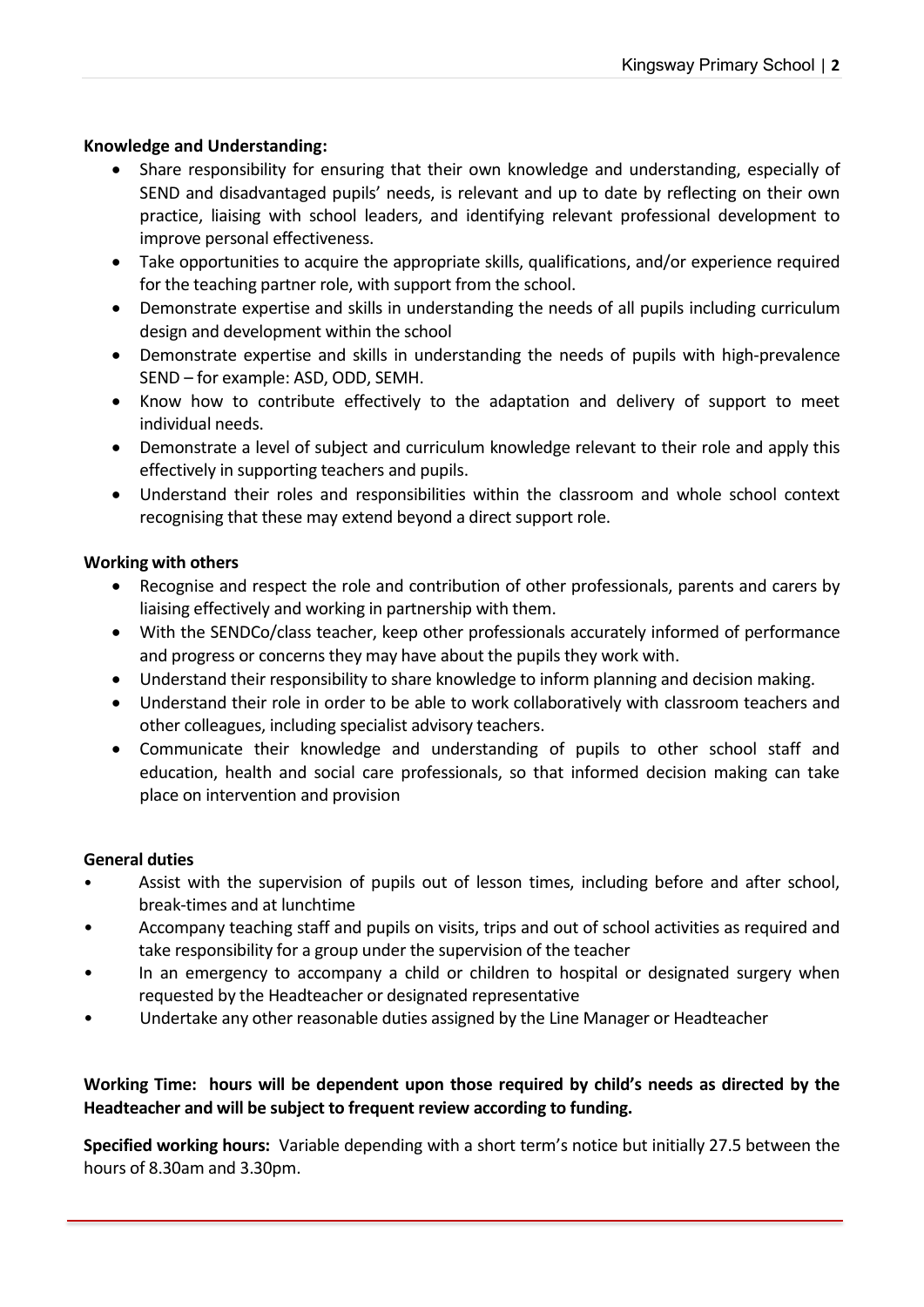#### **Special Conditions**

The postholder will be subject to an enhanced DBS disclosure and suitability check to satisfy child protection requirements. The post is exempt from the provisions of the Rehabilitation of Offenders Act and all convictions or cautions must be declared.

At all times ensure that priority is given to the safeguarding of young people and that Safeguarding Policies and Procedures are followed.

This Job Description may be amended at any time, according to the changing priorities of the School as identified within the School's strategic plan and in consultation with the post holder.

*Kingsway Primary School is committed to safeguarding and promoting the welfare of children, young people and vulnerable adults and expects all staff and volunteers to share this commitment.*

**Having read and understood the job description above, I accept this as a reflection of the job for which I am being employed:**

| Postholder's Name   |           |
|---------------------|-----------|
| Signature           |           |
| Date                |           |
| <b>Head Teacher</b> | Lee Pajak |
| Signature           |           |
| Date                |           |